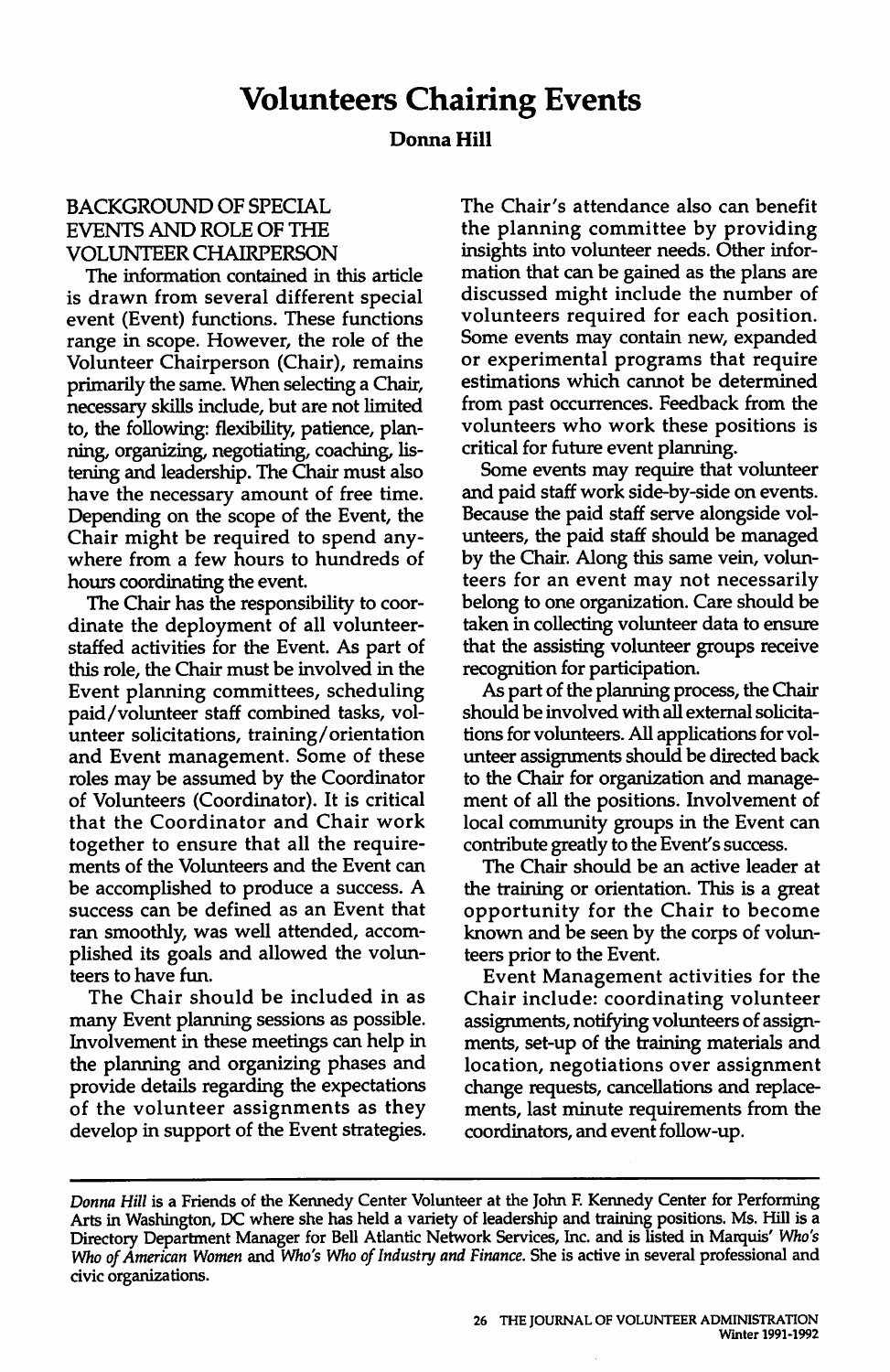# DESIGNING THE APPLICATION FORM

This form is critical in communicating event assignment opportunities to the prospective volunteers. Performance requirements for all available positions should be clearly defined. If known, the number of openings for that assignment should be identified. The application should be sent out with instructions that set specific criteria for the volunteers, so that they can determine if they have the skills and the desire to work a particular assignment. Appendix A is a sample application form format. Before the form can be designed, the chair must first determine the positions available, identify what data must be collected about the volunteers and determine if incentives will be used.

## DETERMINE POSITIONS AVAILABLE

As mentioned under the role of the Chair, the information required to complete this task can best be determined by participating in the Event Planning Sessions. The Chair (or volunteer coordinator) and the program coordinators should review the plans for each Event, identify how the volunteers can be involved and design the assignments. These assignments should be designed to provide the volunteer with the opportunity to enjoy the task and to use every individual's diverse talents effectively. The same care should be taken in designing these temporary Event assignments as would be done for full-time jobs. It also helps if the Chair and Coordinator have a good understanding of the composition of the available volunteers' backgrounds, skills and abilities. For example, if the volunteers of the organization are a predominantly older group of people, then the positions offered should be designed such that mobility level and length of shift are considered. The Job Assignment Section includes some samples of various types of assignments offered to volunteers.

## COLLECTING KEY DATA ON VOLUNTEERS

The type of data collected on the form includes the Applicant's Full Name, Address, Home and Business telephone numbers and date and time availability. Optional information could include: Tshirt size, assignment preference order, physical limitations, special needs, past event experience, special skills or a willingness to take on leadership roles. The optional information is recommended since it can be used to determine if the volunteer is the correct match for a particular position. For example, if a person has a physical limitation for standing, then he or she would have a hard time working a crowd management position, standing for four or more hours. This same person however, might well be suited to an exhibit docent or registration clerk position, where he or she could be seated for the entire shift.

# RESPONSE/ APPLICATION COMPLETION INCENTIVES

The application form should provide incentives to the volunteers for completing and returning the application in a timely manner. Past experience has shown that, without incentives, volunteers tend to wait until they are directly solicited (via telephone calls) or just show up the day of the event. The additional work this puts on the event Chair can be overwhelming. The Chair's ability to coordinate is **signifi**cantly improved when minimal telephone calls or last minute changes occur. Depending on the event, various incentives can be offered. Some examples are:

- preference for those available for the entire event (if a one day event);
- preference for those available for the most shifts (if more than one day);
- preference for first position selection based upon order of receipt of application;
- preference for those willing to take on leadership roles.

Combinations of these incentives could also be used. The idea is to provide the respondent with a reason to complete the form and return it immediately. Responses received by mail mean less time will be needed to recruit the number of volunteers required to work the Event.

To further exemplify this point, compare the impact of the incentives for the same event prior to and after including the incentives in the application form: applica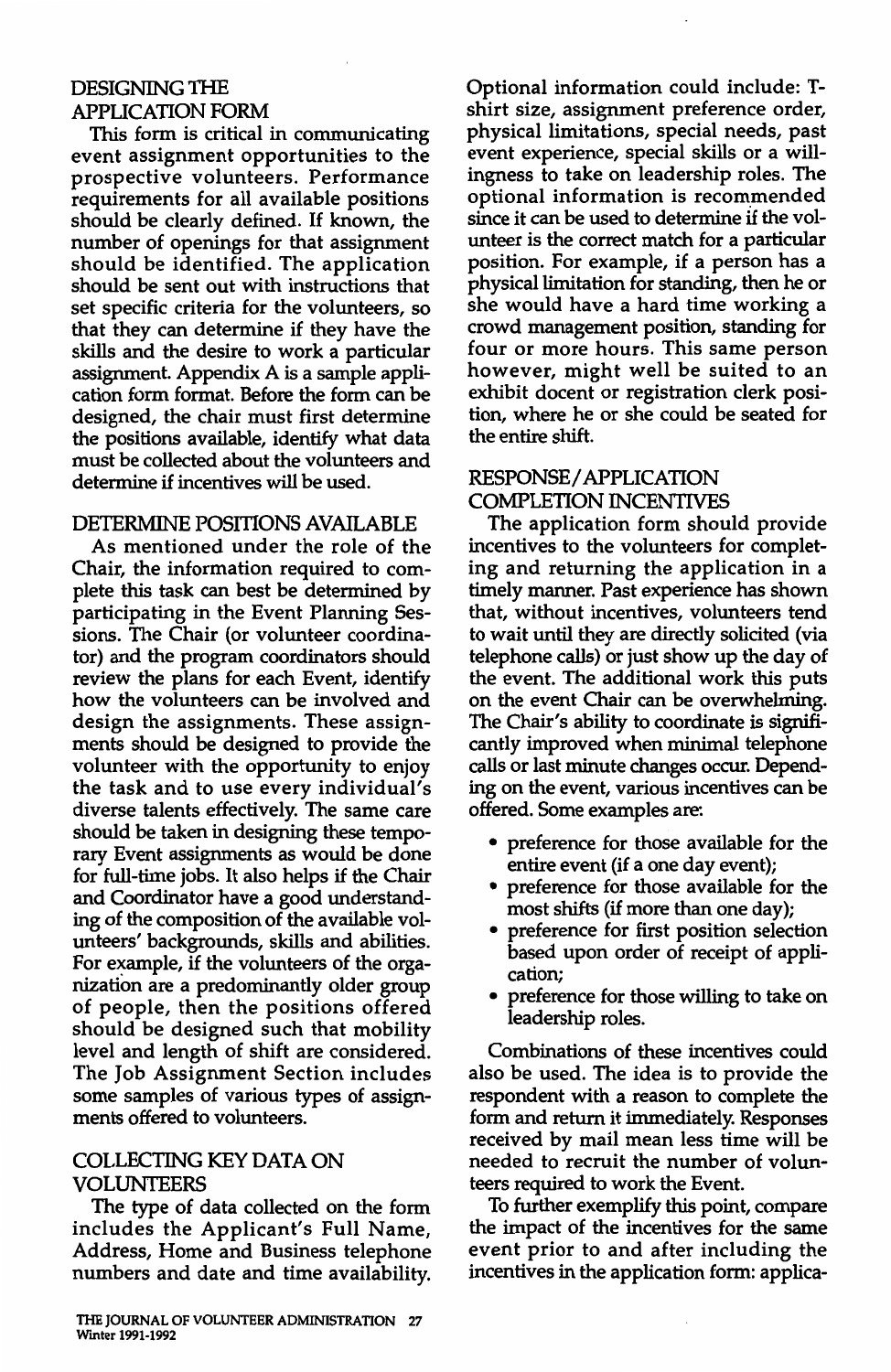tion responses for the same event, held in 1990 and again in 1991, increased from a 50% application response rate to 90% rate when incentives were added to the form.

# TRACKING APPLICATION RESPONSES

#### *How the Data Can Be Managed*

Depending on the Event size, various methods can be used to manage the applicants' responses. These range from careful filing and sorting of application forms to using a computer package or data base. Smaller events of less than 100 people can be easily managed through filing and sorting the returned forms. Events that range from 100 to 200 people should be managed using standard off-the-shelf personal computer packages. Events with more than 200 people should be managed using either a personnel computer or larger data base system. A data base containing all the information from the application form can provide the most flexibility and ease in managing resources.

#### *How the Data Can Be Used for Planning*

Now that the Chair has data about the volunteers, he or she can begin to track and analyze the progress being made in filling all the assignments for the Event.

Using a spreadsheet program or column-lined paper, the Chair can build a matrix of the positions available to positions requested/assigned. This is a simple tool that can be used to determine number of openings and assure that assignments are not over-filled. The data base method can produce this same information in a report format.

The use of a data base also can provide many other reports about the volunteers, requested assignments, number of positions filled by first preference selections, shift availability and special requirements. Since the data base organizes the information and the report program must only be written once, this can provide greater flexibility in the ways the application form data can be used to plan the event. During one project this information was used to monitor T-shirt size distribution, number of volunteers by organizations and number of volunteers reporting for duty per shift.

### ORGANIZING THE EVENT

Using the event schedules and the volunteer application response information, the Chair and Coordinator now can organize the event plans. This includes determining specific job assignments, notification of assignment, training plans and resolving problems.

### *Job Assignments*

The Chair and Coordinator first should meet to determine who will be assigned leadership roles, if required. Then a subsequent meeting should be held with the Chair, Coordinator and Leaders to complete the remaining job assignments. If response incentives are used, then this is the first consideration in job assignment. This is where knowledge of the individual· applicants is useful to match the person with specific duties. If an assignment is not suited to the person, this will result in a bad experience for the individual and the public, and people will not volunteer a second time if the first experience was a negative one.

Below are some sample descriptions of job assignments for volunteer staffed events:

- **Crowd Management:** Act as a public relations person, troubleshoot, manage lines and elevator crowds, answer questions and watch for lost children. Volunteers in this position may be outside and will not be seated.
- **Information Floater:** Act as a public relations person, distribute free items, answer questions and hand out flyers, maps and performance schedules. Volunteers in this position may be outside and will not be seated.
- **Welcome Center:** Meet and greet the public, providing general information about the Center and the Event. Volunteers in this position will be working along side Marketing personnel.
- **Volunteer Check-in:** Manage the volunteer check-in process. Have all volunteers sign in, distribute assignment sheets and other materials (as required) and provide shift coverage information to the Event Chair. This is a seated position.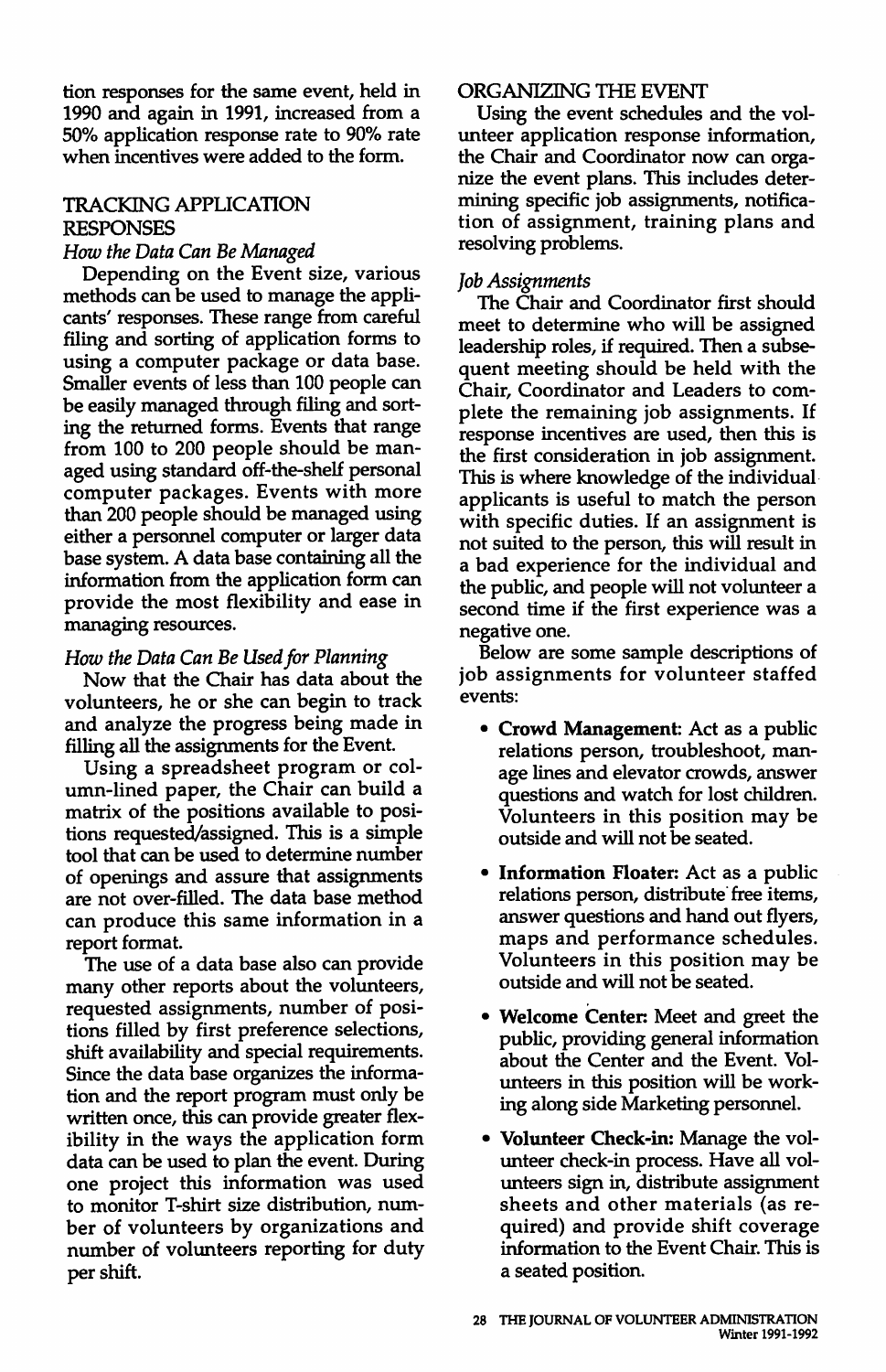#### *Notify Volunteers of Duties*

Once the application forms have been received, notification should be sent to all volunteers regarding their assignments. This can be done either by telephone or letter. The telephone is recommended only for very small Events. A form letter or computer generated letter is preferred. This provides the volunteer with a written confirmation for the receipt of the application form and the specific job assignment. This letter can also serve to notify the volunteer of Event training and assignment report times and locations.

#### *Selecting Group Leaders/Assistants*

The Chair and Coordinator should always use the full resources of their volunteer corps. This includes their leadership abilities. Large events can prove to be an exhausting, arduous undertaking for one person. Leaders can help the Chair schedule all the job assignments, call extra volunteers to fill vacancies and, most particularly, help manage the volunteers on the day of the Event. Since large events can also cover a wide physical area, the Chair and Coordinator cannot be everywhere. Leaders can be responsible for a group of similar positions or specific physical locations.

The first place to look for Leaders is the application form. People who are interested in assuming responsibility will indicate that they are willing to take on added responsibility. Here again, it is very helpful to know the volunteers. The leaders should be available to work the entire Event, have strong leadership skills and good interpersonal skills. It may be helpful to call specific people and ask them for assistance in this capacity. This approach sends a clear message to all volunteers that they are respected and encourages them to increase their level of commitment.

## *Training Volunteers*

The Event Chair and Coordinator should schedule training/orientation sessions for volunteers prior to the event. Training sessions should include the following information: Event schedule, introduction of key event people, job assignment detailed "walk-through" and instructions, day of Event procedures, where to call if unable to work, emergency handling procedures, review of hand-out materials (optional) and rain contingency plans ( optional). All information covered in these sessions should also be provided in writing. Larger annual events should have more than one session to provide everyone the opportunity to attend. An abbreviated session should be conducted the day of the event to provide updates of last minute changes of the schedule to the volunteers.

## *Negotiating Through Problems/ Opportunities*

The Chair always must be prepared to negotiate through any problems that may appear while organizing the Event. This specifically includes dealing with placement of volunteers who require special considerations. An example is a volunteer who is assigned to work in a children's area but is uncomfortable around them; the Chair then should discuss with the volunteer other opportunities that are more suited to his or her abilities and preferences. This discussion should culminate in agreement between the two people on an alternate assignment. The Chair and Coordinator also may have to negotiate with the Event Program Committee on what positions are made available to the volunteers.

## COORDINATING VOLUNTEER AND PAID WORKER ACTIVITIES

It is common to have job assignments where some of the people are paid workers and other are volunteers. In these circumstances both parties should be treated equally. An example of this is in an Event's staging areas for performances, the Stage Manager and technical crew might be paid staff and the remainder of the crew volunteers. Job assignments for the volunteers and paid workers should be integrated in each area of an event, where the paid workers and the volunteers both bring specific talents or skills to the position.

# DAY OF EVENT MANAGEMENT

# *Sign-in/Verify Work Area Coverage*

It is extremely important that the sign-in procedures are designed to provide efficiency in checking all the volunteers and providing information back to the Chair about "no show" assignment openings. A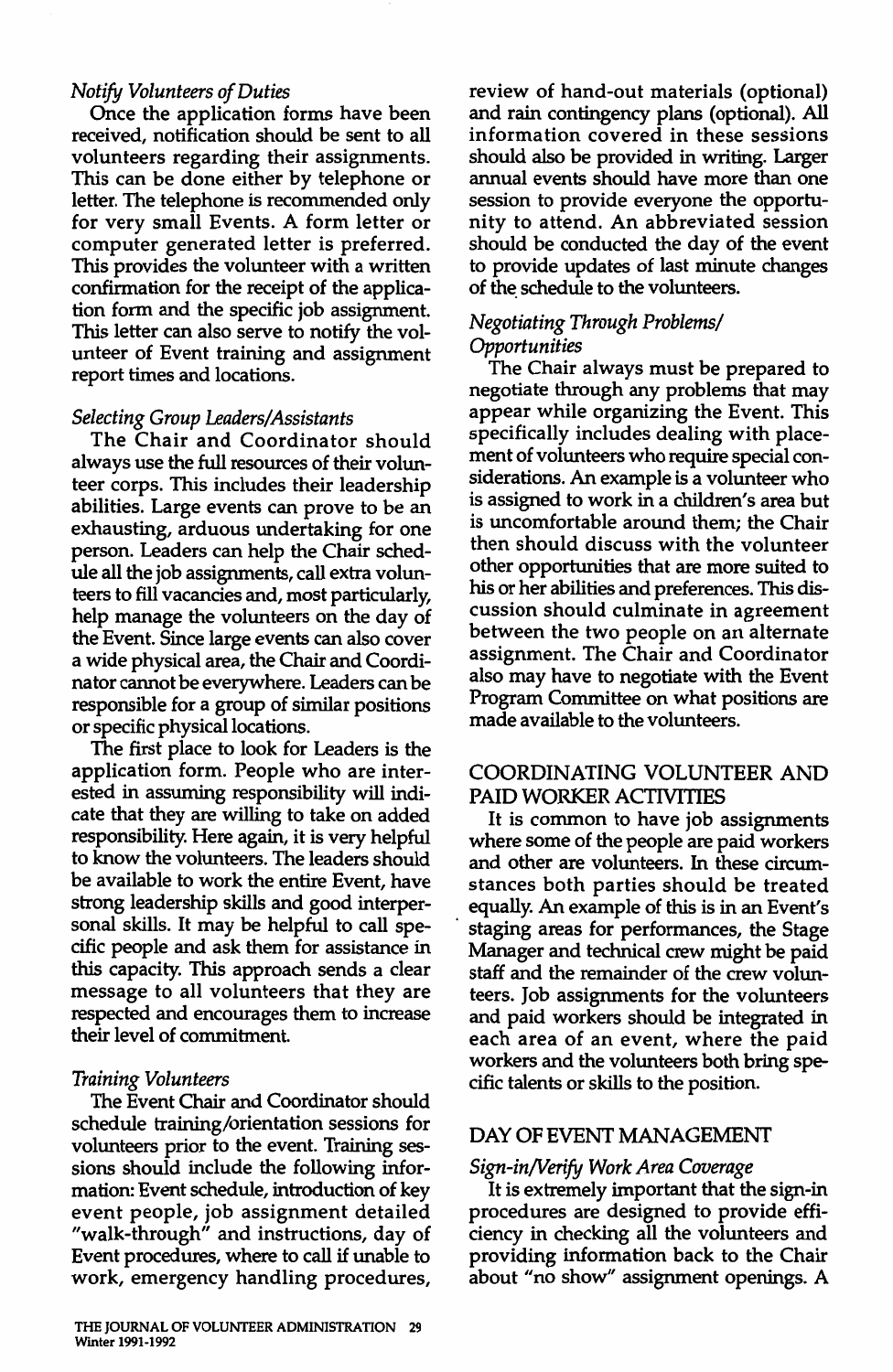sign-in sheet in alphabetical order with the volunteers' names and assignments has proven to be the most effective. The Chair should plan to spend a few minutes reviewing the sign-in sheet to verify all areas are properly covered. It is also helpful if a group of volunteers is designated as "floaters" who can help fill in some of the positions opened by last minute cancellations. H these floaters are not all used by the cancellations they then can be available to help provide breaks to the other volunteers on a rotational basis.

#### *Responding to Emergencies*

Anything can happen, especially with a large event and most likely when least expected. This is where being flexible is most important. Even with the best planning, an area of an event may tum out to be more extensive an effort than estimated. This is when the entire plan needs review to determine the strategy for handling the problem area. The key here is to keep a level head and move quickly. In this situation having area leaders can be most useful, because the Chair can survey each of the leaders to determine which volunteers can be moved, have the leaders explain the situation and deploy volunteers to the new positions.

#### EVENT FOLLOW-UP

There are three major points that must be accomplished once the Event is done, but planned prior to the Event. They are: volunteer appreciation, Event evaluation and issue documentation.

#### *Volunteer Appreciation*

The best form for providing volunteer appreciation is a letter. This can be done by using a form letter and adding a personal note or, if using a data base, send out a form letter with the specific details of name and assignment imbedded in the letter. The second option does appear to be more personal and individual notes can also be written on them. All the letters should be signed by the Chair and Coordinator. Budget allowing, a small thank you party for the volunteers is also a great way to show appreciation. However, it is not recommended that the party be the day of the event. By the end of an event all the volunteers are tired or have worked an earlier shift and not all will be able to attend. Announce the party date during the pre-event orientation or in the thankyou letter.

#### *Volunteer Suroeys/Suggestions/E.valuation*

It is important to solicit the suggestions and comments of the volunteers and paid workers from each event. These are the people on the front line, dealing with the public. This can be accomplished by preparing a follow-up evaluation (see Appendix B for sample format) for all the volunteers to complete. The evaluation should be available for volunteers to complete at the end of their shifts, for each shift worked on an event. H an event lasts more than one day, feedback from each day can be used to help with the day-ofevent management for subsequent days. Most people derive their comments from the recent experiences and a delay in getting comments can result in loss of key points. Also, if the evaluation is not completed as the shift finishes and is mailed out, there is a lower rate of return. People need to know their comments are appreciated and the post-event review should reference comments. These should also be documented in the event check-off list.

#### *Issue Documentation*

It is very important that the Chair provide clear, concise documentation on all the activities associated with each Event. This information can be used from one event to another and year to year. Each Chair should add to this documentation, providing insight to specific situations and recommendations on how to handle them differently the next time. This documentation and the Event notes are priceless to the next Chair for planning the next Event. The information should also include a summary of the volunteers' evaluation of the Event. Appendix C is a sample of an Event check-off list and follow-up notes summary format.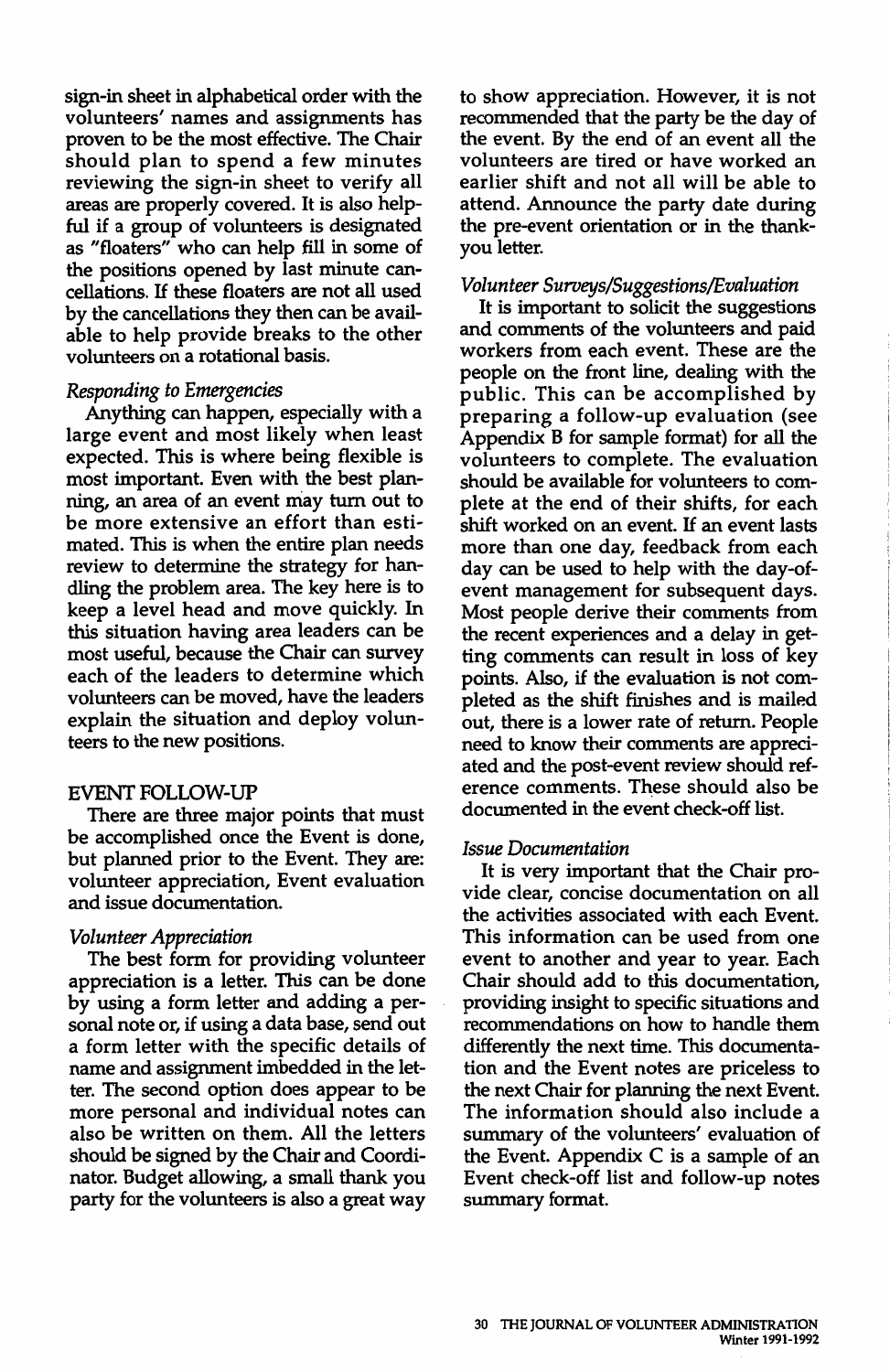# **APPENDIXA (APPLICATION FORM)**

| Telephone (H): $($ $)$                                                                                                                                                   |  |  |  |  |
|--------------------------------------------------------------------------------------------------------------------------------------------------------------------------|--|--|--|--|
|                                                                                                                                                                          |  |  |  |  |
| Please select your available work assignment shifts:                                                                                                                     |  |  |  |  |
| 10 a.m. to 7 p.m. (assignment priority)                                                                                                                                  |  |  |  |  |
| 10 a.m. to 3 p.m.                                                                                                                                                        |  |  |  |  |
| $\overline{\phantom{a}}$<br>3 p.m. to 7 p.m.                                                                                                                             |  |  |  |  |
| Please read through the attached job assignment descriptions and number your choices in<br>order of preference, with 1 being the most desired:                           |  |  |  |  |
| <b>Information Floater</b><br>Crowd Management                                                                                                                           |  |  |  |  |
| Welcome Center<br>Stage Crew                                                                                                                                             |  |  |  |  |
| <b>Example 2</b> Ticket Distribution<br>Volunteer Check-in                                                                                                               |  |  |  |  |
| Volunteer Refreshments<br>Membership Lounge                                                                                                                              |  |  |  |  |
| Stroller Check-in<br>Character                                                                                                                                           |  |  |  |  |
| Character Guide<br><b>Musical Zookeeper</b>                                                                                                                              |  |  |  |  |
| Refreshment Monitor<br><b>Area Leader</b>                                                                                                                                |  |  |  |  |
| Please identify any special requests below, we will do our best to accommodate them. (i.e.<br>can only work inside, wish to work with _____, physical limitations, etc.) |  |  |  |  |

T-Shirt Size: \_\_\_\_\_\_\_\_\_\_ Medium \_\_\_\_\_\_\_ Large \_\_\_\_\_\_\_\_ X-Large \_\_\_\_\_\_

Please return this application to: Event, Address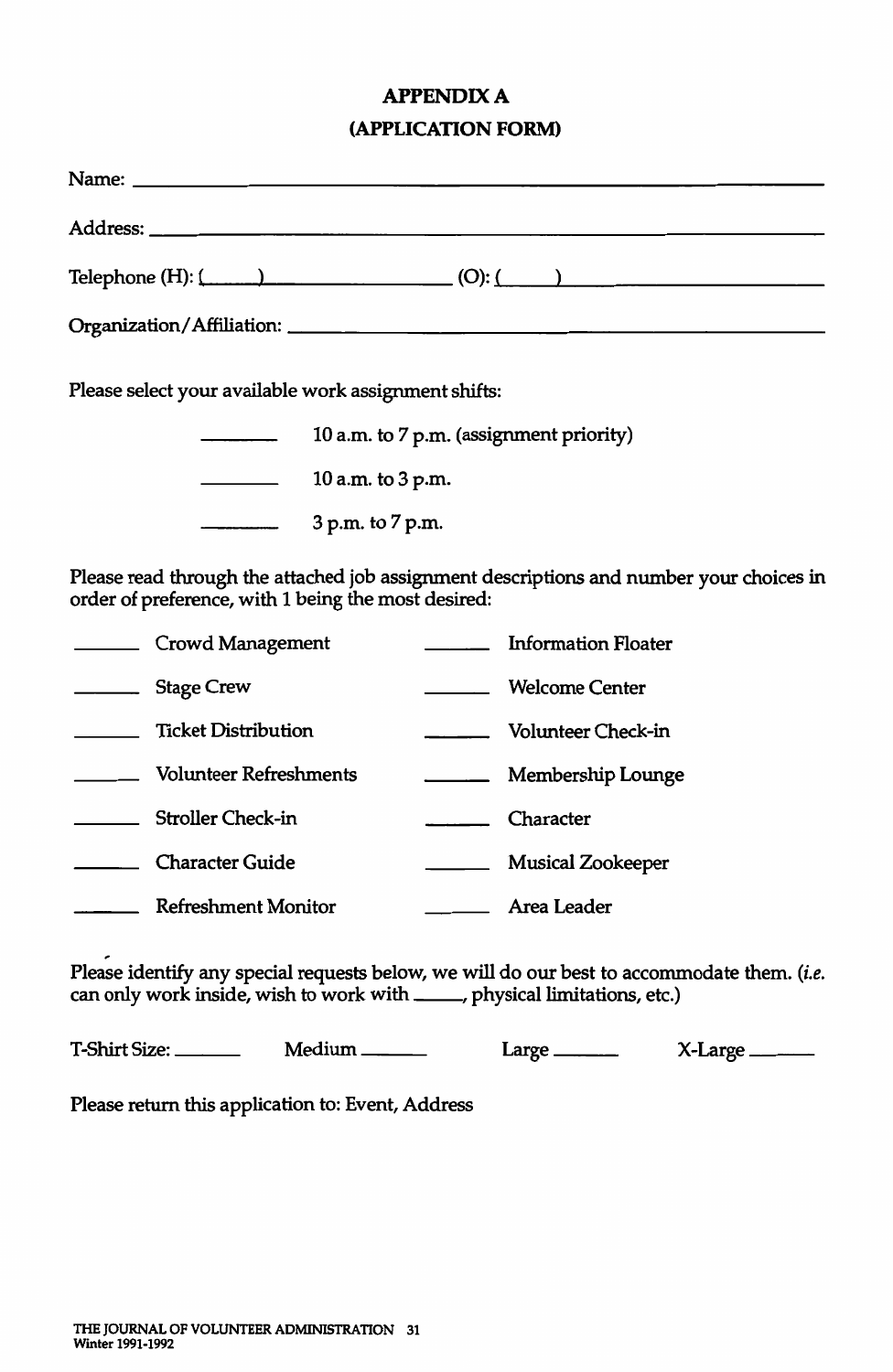# **APPENDIX B EVALUATION FORM**

Please take a moment to write down your suggestions and ideas so the we can make the next Open House even better. Thank You!

### Please check the area(s) in which you worked

| Crowd Management              | Information Floater      |
|-------------------------------|--------------------------|
| <b>Stage Crew</b>             | <b>Welcome Center</b>    |
| <b>Ticket Distribution</b>    | Volunteer Check-in       |
| <b>Volunteer Refreshments</b> | Membership Lounge        |
| <b>Stroller Check-in</b>      | Character                |
| <b>Character Guide</b>        | <b>Musical Zookeeper</b> |
| <b>Refreshment Monitor</b>    | Area Leader              |

Specify the location for your assignment:

What did you get out of volunteering at the Event?

What did you like least about the Event?

Did you attend the orientation session? If yes, how could next year's be improved?

What would you suggest as the single biggest improvement we could make for next year?

What is the second biggest improvement we could make?

Do you feel that your area could have used: More volunteers

**E** Fewer volunteers

Please explain your reasons:

Please return this form to: Event, Address